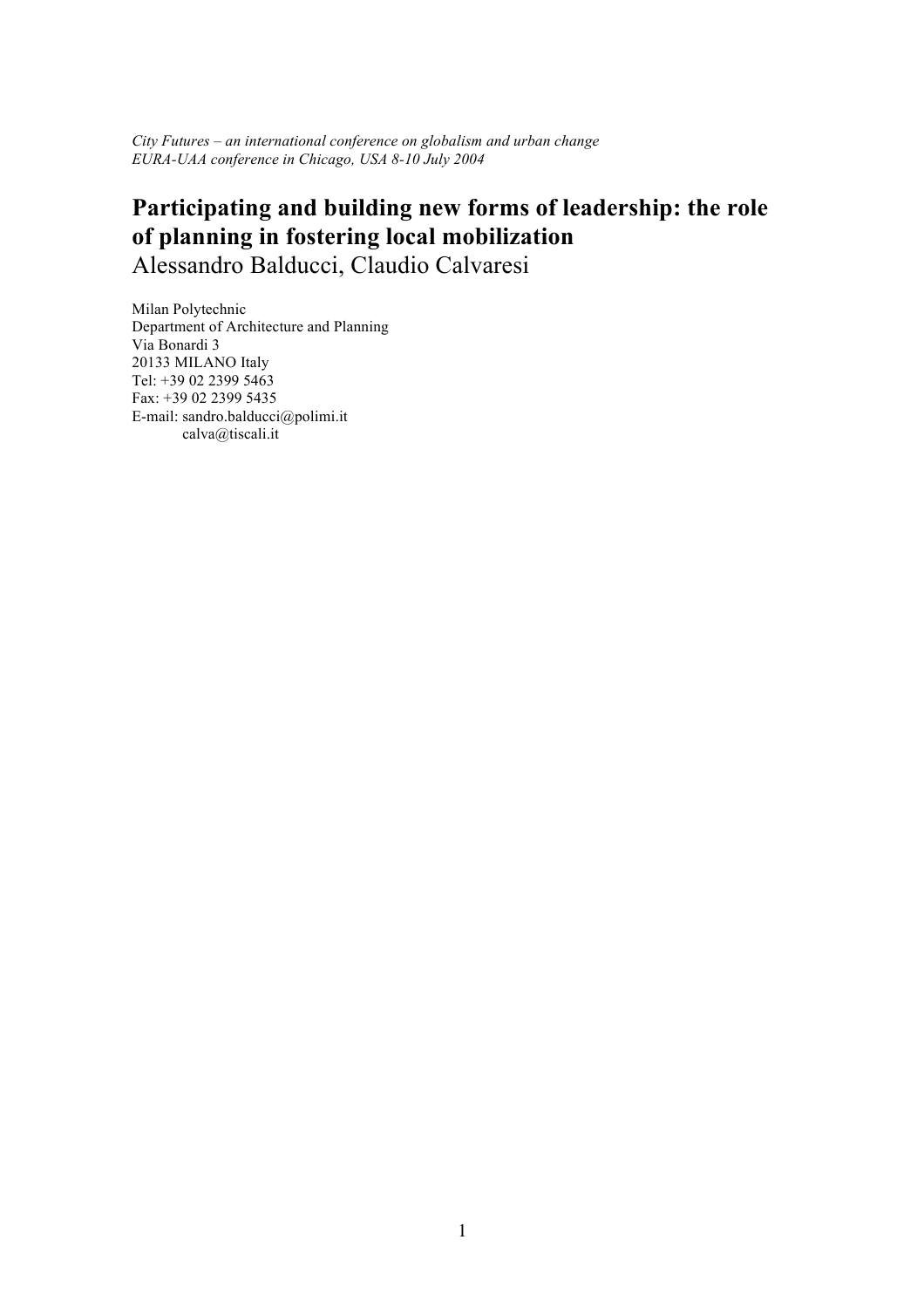In this paper, we try to explore the concepts of participation and leadership in planning – as well as possible complementarities between the two – presenting a case study. In this case study, we can see how a wide process of community involvement has produced deep changes in local leadership, redefining the exercise of political leadership expressed by the mayor, and promoting the emergence of new leadership figures. The role of planners in this process was far from marginal and that helps to open a new perspective about the use of participation in planning processes. From this perspective, leadership and participation occupy a common ground where the planner too comes into play.

#### **The story of Cinisello Balsamo "Neighbourhood Pact"**

#### *Background*

The Neighbourhood Pact<sup>1</sup> began when Cinisello Balsamo – a municipality located in the first ring of the municipalities in the north of Milan – decided to do something about the S. Eusebio neighbourhood, one of the areas of the town suffering most from rundown housing, poor urban quality and the problems of social emargination.

Located in the North of the town, the district was built in the 1970's, a period when the demand for housing in Milan and the areas immediately surrounding the metropolitan area was particularly high as a result of the arrival of migrants from Southern Italy and Veneto (the Venice Region). Two important residential housing estates were therefore built, the 'Palazzone' and the 'Cinque Torri' with a total of 450 apartments which today house over one thousand people.

In the 1980's a number of neighbourhood associations grew up to address the needs and demands of residents: a Tenants Committee, the S. Eusebio Neighbourhood Antidrug Movement (MARSE), the Welcome Group for the Disabled (GAD). Together with other local organisations in the district, such as the local parish church, local residents made demands on the authorities to improve living conditions, law and order, housing, public transport, and the presence of local services in the neighbourhood. They were years of hard fought battles which produced a variety of positive results by placing the S. Eusebio neighbourhood under the spotlight of public opinion.

The neighbourhood went through a difficult period in the middle of the 1990's when police intervention against crime and drug trafficking in particular intensified<sup>2</sup>.

# *The first stage: Elaborating the project*

In 1997 the Municipality of Cinisello decided to participate in a national competition to obtain Neighbourhood Pact funding. The municipality sent in the proposal for the S. Eusebio Neighbourhood Pact to the Ministry in June 1998. The

<sup>&</sup>lt;sup>1</sup> Neighbourhood pacts were instituted by the Ministry of Public Works in 1997. They were an experimental programme for funding public housing areas to deal with the problem of urban, building and social decay, using the mechanism of nation wide tendering. They involved intervention on infrastructures and housing stock, and also on employment, occupational training, truancy and school dropout phenomena, assistance for the elderly and experimental housing. They follow the examples of similar programmes organised in recent years in other western countries (the "City Challenge" programme in Great Britain, the "Contrats de Quartiers" in France and the "Empowerment zones and Enterprise Communities" in the United States).

 $<sup>2</sup>$  Some of the operations were quite dramatic with helicopters landing in the courtyards of apartment blocks to carry</sup> out police raids.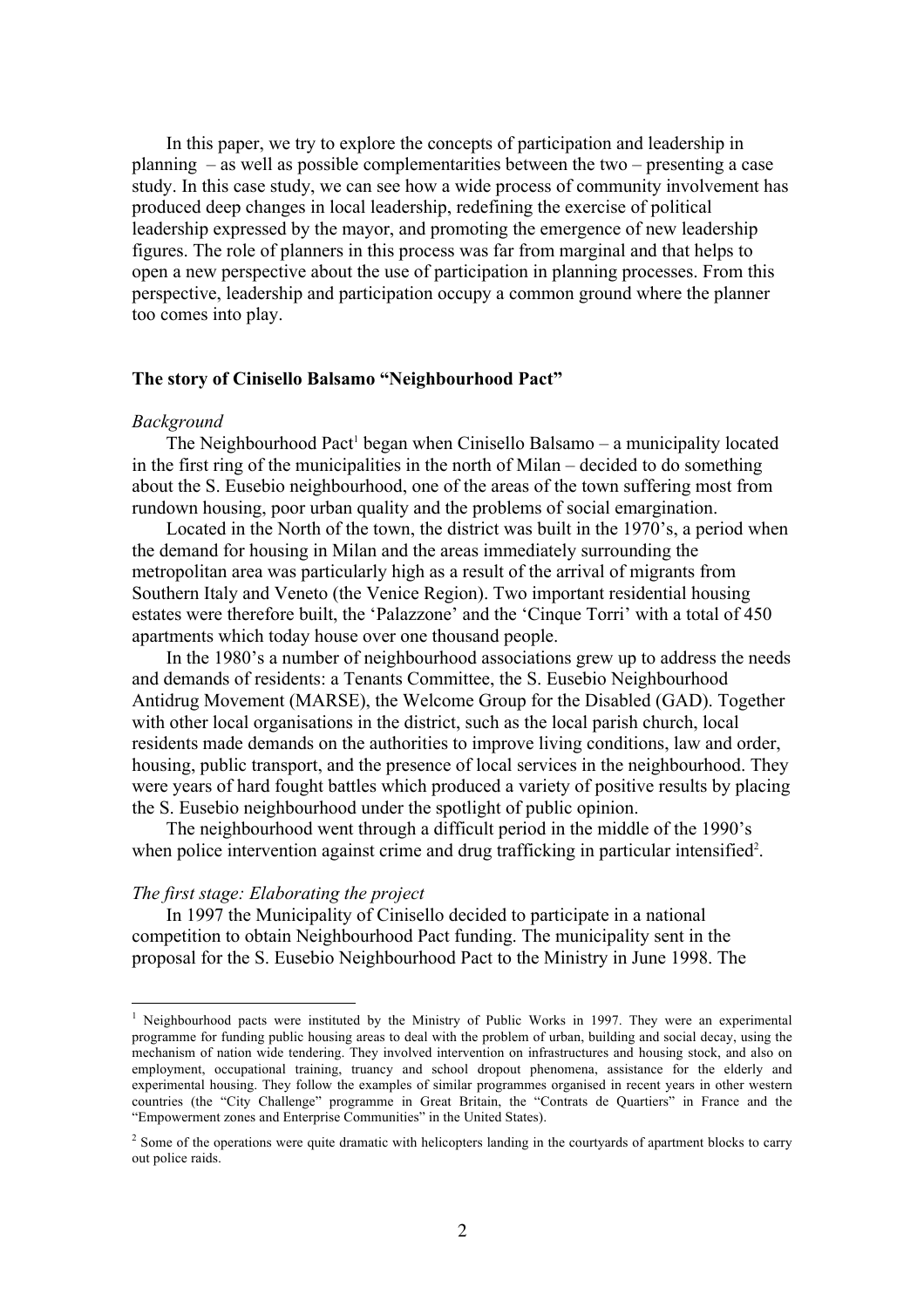proposal was signed by all the local neighbourhood organisations<sup>3</sup> and involved the following types of intervention:

! improvements to the general conditions of buildings, by overall maintenance of buildings, apartments and common areas and the splitting of the larger apartments into smaller units to provide housing more suited to the present characteristics of households<sup>4</sup>;

! the insertion of experimental housing units in the 'Palazzone' apartment block with particular distribution and technological features destined to new types of tenant;

the design and implementation of social welfare services;

! the creation of workshops for business and craft/light manufacturing activities to foster the birth of new enterprises.

In February 1999, the Municipality of Cinisello Balsamo won the Ministerial competition and obtained funding of approximately 8.5 million euro from the Ministry of Public Works to start the S. Eusebio Neighbourhood Pact project<sup>5</sup>.

The Mayor of Cinisello (Mrs. Daniela Gasparini) was the driving force behind the initiative. Her strategy was to take advantage of all opportunities to undertake urban regeneration. She had already tried to draw up a proposal for the EU initiative "Urban I", but it was not accepted for funding. $6$ 

The participatory nature of this instrument (the term 'pact' indicates the desire to reach agreement and to co-operate with all local organisations over the design and implementation of the regeneration project) required intense work in the neighbourhood right from the beginning to reach agreement between all those who signed the pact.

An office, the Neighbourhood Pact Office (now the Participatory Urban Development Programmes Office), was set up during the first year by the Municipality to run the project and later a Co-ordinating Group was formed consisting of personnel from ALER, the Municipality and outside consultants. Initially this was charged with illustrating the Neighbourhood Pact proposal to all the various institutions concerned.

In November 1999 the final project was approved and an agreement protocol was signed between the Ministry, the Region and ALER for the implementation of the project.

# *Presenting the project: controversies arises*

Work began in the neighbourhood in January 2000 and meetings of small groups of residents (on the same staircase) were held to illustrate the project and the house moving schedules, the means by which part of the housing units in the 'Palazzone' were to be divided and restructured to form the existing housing units. It was in this period that the project entered the public domain through the activities of the Neighbourhood

<sup>&</sup>lt;sup>3</sup> Municipal Administration of Cinisello Balsamo, Constituency 4, S.Eusebio Tenants Committee, GAD - Welcome Group for the Disabled, MARSE - S. Eusebio Neighbourhood Antidrug Movement, Il Torpedone Social Cooperative, Friends of the Grugnotorto Park, The Italian Red Cross, The Cultural Club 'Salvador Allende', The Italian Catholic Guides and Scouts Association, Sammamet Social Co-operative, S.Eusebio Local Parish, SICET (Tenants Union).

<sup>&</sup>lt;sup>4</sup> There were 158 housing units involved in the first proposal out of a total of 288 in the neighbourhood. Then 52 housing units were actually refurbished and transformed to result in 78 units.

 $<sup>5</sup>$  The programme was then also to be funded by other public authorities (3.8 million euro from ALER, 1.7 million</sup> euro from the Municipality of Cinisello Balsamo, 600,000 euro from the Region of Lombardy and approximately 1 million euro from the North Milan Development Agency (ASNM).

 $6$  The ALER (Lombard Agency for Residential Housing), is the owner and manager of the regional government's residential housing stock.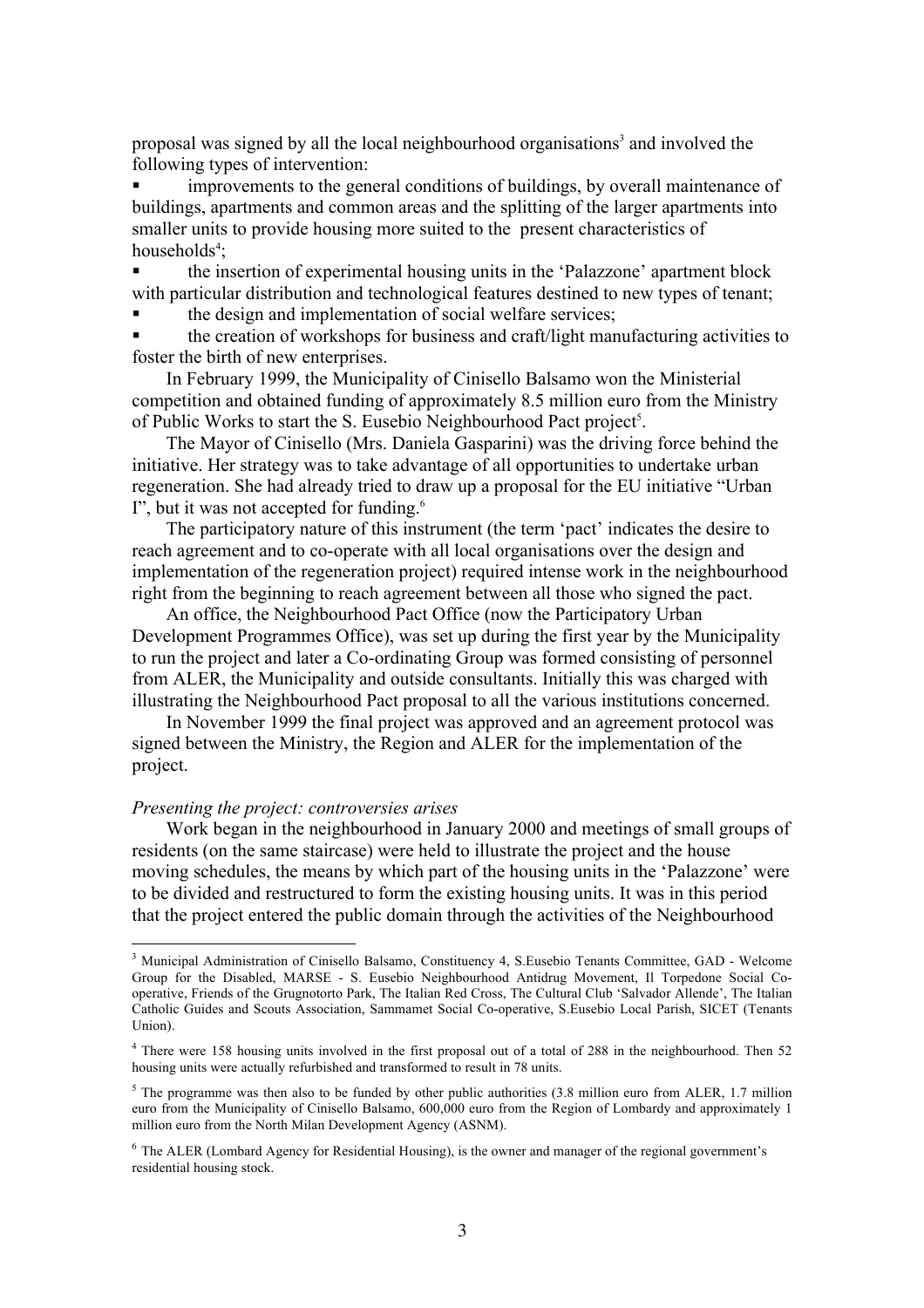Workshop (set up in December 1999 to foster dialogue between the various groups involved and to allow the community itself to formulate proposals concerning the project) and by numerous presentations in public meetings (approximately 40).

The Neighbourhood Pact experienced its greatest moment of conflict in the Spring of 2000. What had until then been a proposal drawn up by a few professional and institutional actors inevitably had to be presented to those to whom the project was destined. The project was presented in detail to local residents in a public meeting attended by the Mayor and the President of the ALER along with municipal and ALER officials and various neighbourhood associations.

The residents of S. Eusebio contested the project in very strong terms. They were obviously interested in the improvements to their housing that might arise from the redevelopment process, but they rejected those aspects of the project that might cause them considerable inconvenience (e.g. the house moving plan which involved the temporary evacuation of whole sections of the building, with residents housed in temporary accommodation) or the introduction of buildings not exclusively dedicated to housing in the neighbourhood (such as the multi-functional centre in the courtyard or the craft workshops on one floor of the building).

The protest action resulted in the presentation of a petition to the Municipal Council signed by 150 tenants. They formed a new association (Tenants Association) and refused to co-operate with the project unless their demands were given consideration.

The local residents were willing to see the chance of receiving funds for their neighbourhood go up in smoke if it meant accepting a proposal they did not like. The municipality on its part could not allow itself to lose funding but neither could it make residents unhappy. A compromise therefore seemed the only course to take, even if it did not seem an easy one to take at the beginning.

## *Taking local conflicts seriously*

Initially the Mayor seemed to find herself in difficulty faced with an unexpected neighbourhood "rebellion", which she felt had been stoked up by the opposition in the municipal council. Her idea was to solve the protest problem by relying on the mediating powers of local associations. This course of action became immediately impossible because local residents had lost confidence in the local associations that had signed the proposals and refused to recognise them as representative of their interests.

The new consultants called in by the Mayor (Istituto per la Ricerca Sociale) were experts in participatory planning and had already worked with Mrs. Canaia (the project manager and head of the Neighbourhood Pact Office). They advised the Mayor to take the local residents protests seriously and convinced her that their requests were reasonable. They explained that the conflict that had arisen might provide an opportunity to improve the project.

Those responsible for implementing the project (ALER and the Municipality) acted quickly to make changes to the project jointly with the ministerial bodies concerned (the CER, Committee for Residential Housing in particular, the ministerial body responsible for Neighbourhood Pacts) in order to avoid losing the ministerial funds since the terms of the competition required approval of the final detailed design specifications the following month. The short time available obliged all those involved to adopt an incremental strategy: only part of the final detailed design specifications was approved in May 2000 to meet the deadline set by the decree, while other parts of the project were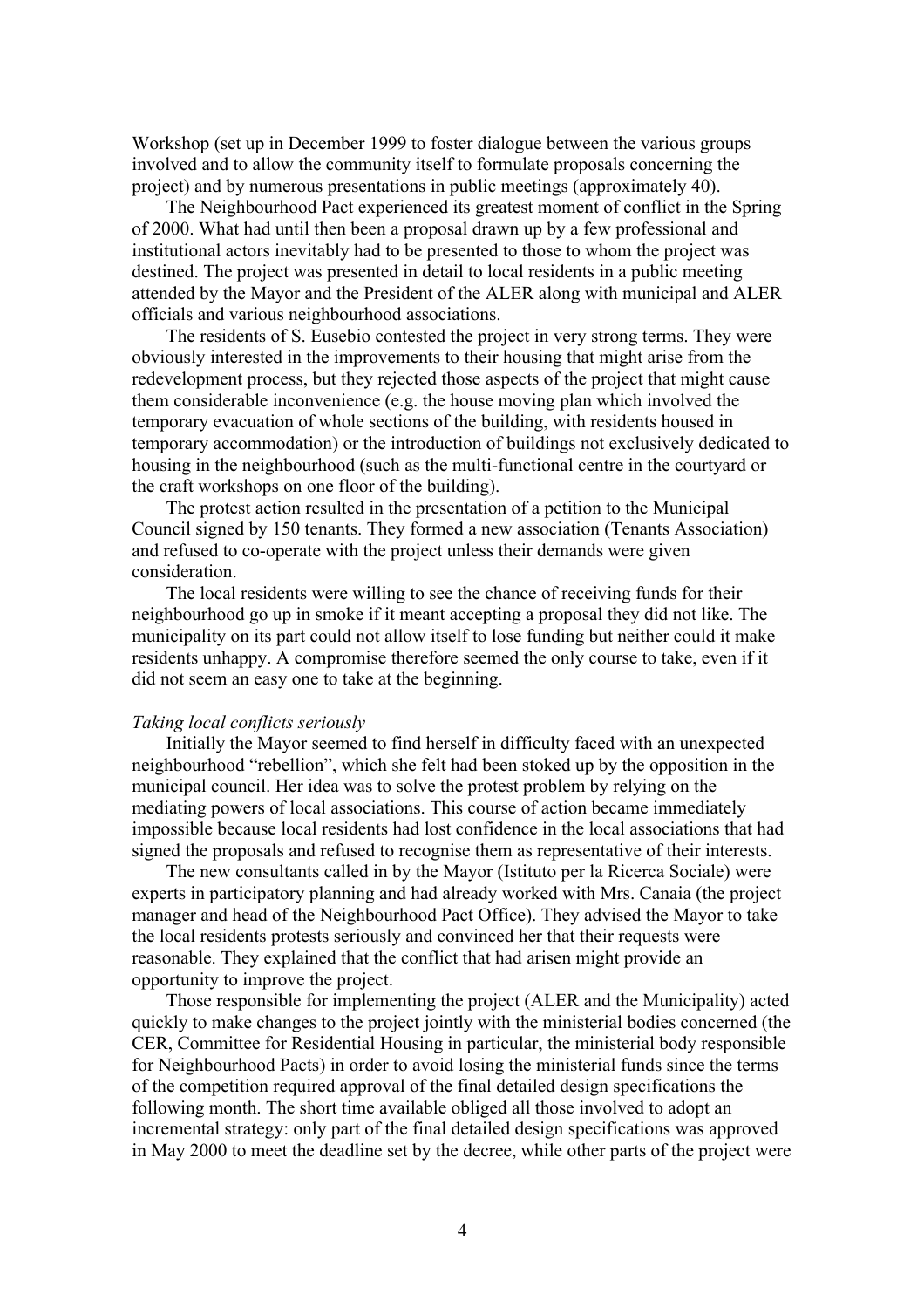left temporarily undecided in order to take account of the proposals that emerged from the Neighbourhood Workshop.

#### *Structuring the community involvement*

Community involvement took shape as a result of the work done by the IRS consultants with the setting up of the Neighbourhood Workshop. It was located in a room on the ground floor of one of the neighbourhood buildings and started activities in December 1999 and it still constitutes a institution which brings together the Municipality of Cinisello, the ALER, professionals and local associations and residents.

Its purpose was to constitute a place where the questions of local residents could be listened to, where their needs were identified and where a consensus could be built over changes to be made to the initial project. It also had the purpose of restoring the confidence of citizens in the municipality, of filling the gap left by the delegitimation of local associations and of developing a sense of ownership of the project in local residents.

The workshop divided into four working groups to facilitate the involvement of local residents and the discussion on specific issues:

*Housing project*. Objectives: overall improvement of accommodation; increase the variety of accommodation available in the neighbourhood; develop new methods of using accommodation; restore legality by changing methods of housing management and of dealing with arrears and with squatting.

*Public places project.* Objectives: new non residential social type centres; the creation of places for socialising and meeting (creation of a multi-function centre of a residential facility for non self-sufficient elderly and pre-school facilities for infants 'Play, But Not Only').

*Employment Project.* Objectives: formation of new enterprises and creation of craft workshops; training and entrance of young people into the formal labour market.

*Info&Events project.* Objectives: to provide information on the project; involvement of residents in all phases of the implementation stage.

The workshop gave local residents a concrete opportunity to participate in an organised fashion in Neighbourhood Pact decision-making. An expert (outside professional, or experts from the Neighbourhood Pact Office) was assigned to each working group to organise the work, interpret the results and report to those responsible for implementing the project (the project manager for the municipality and the senior manager from ALER). The participation of local actors in working groups was based on self selection criteria according to the individual interests and resources (in terms of skills) that people were able to bring to bear on the problems dealt with by each group and the commitment they were able to make on a continuing basis. Neighbourhood Workshop decisions were taken through discussion and based on a consensus.

The Neighbourhood Workshop continued its activities into the implementation phases and seems destined to remain even after the work of the Neighbourhood Pact has finished as an institution for promoting local community involvement.

## *Implementing the project*

The programme then entered into its decisive phase. The main parts of the project were then addressed and discussed with exponents of the local community (citizens, associations representing particular interests, agencies) and the public authorities (Neighbourhood Pact Office, various municipal departments such as social and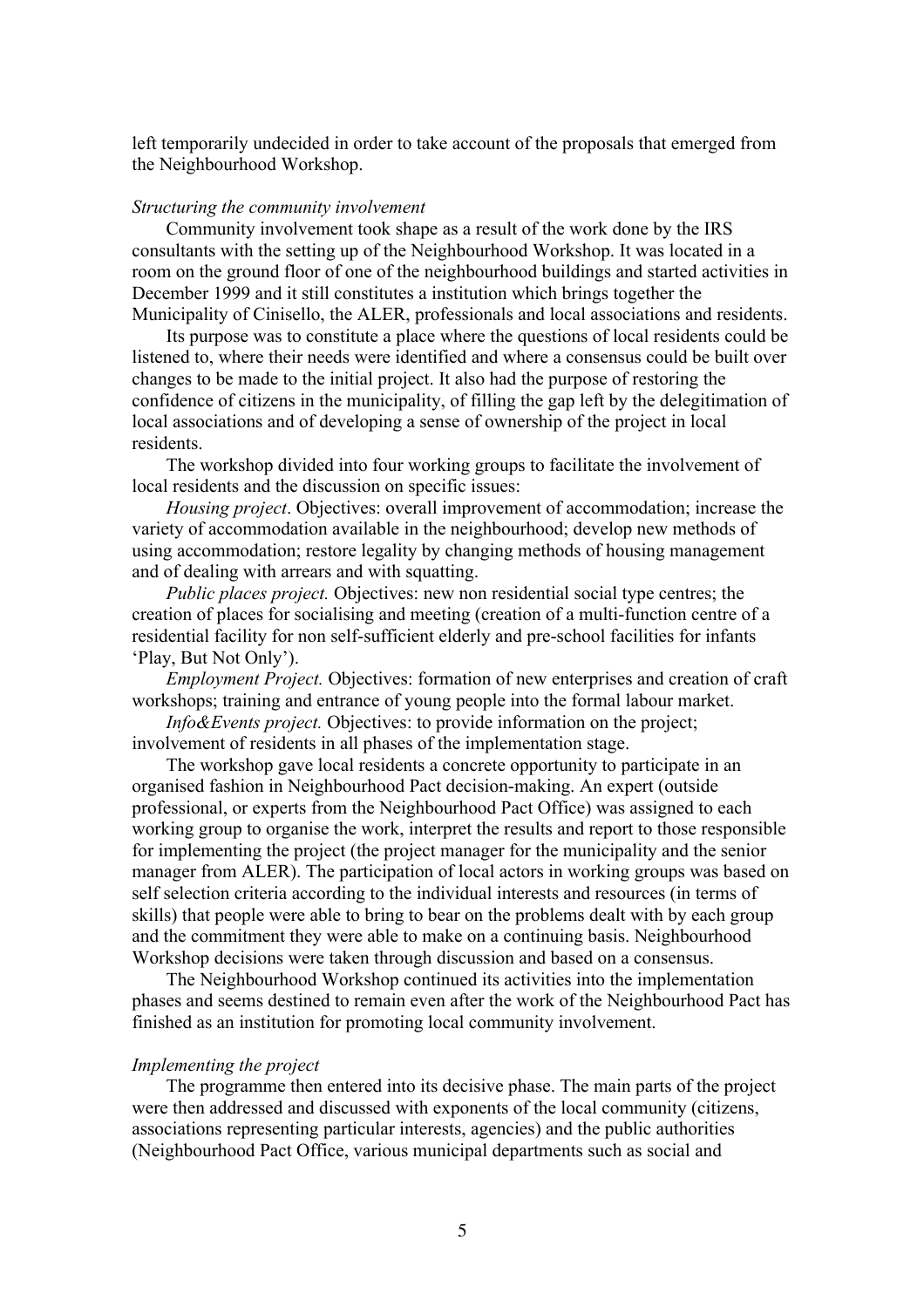educational services and the housing department, ALER) in the Neighbourhood Workshop.

The first refurbishing work started in September 2000 (Work on the Cinque Torri had already started in July), but it only really got underway with the opening of the Palazzone construction site in June 2002.

A public event covered by the press and television, given the extraordinary nature of the project (constructions sites opened with expenditure totalling 30 billion lire in a period lasting a little less than 4 years). The S. Eusebio Neighbourhood Pact was one of the few successful projects in Italy that involved the experimentation of innovative urban development instruments).

## **Outcomes in terms of leadership and participation**

From the point of view of leadership and community involvement, there are two stages to the 'Neighbourhood Pact'. The first concerns the design of the proposal and obtaining funding from the Ministry of Public Works. The second stage consists of the process of broad community involvement, the changes to the initial proposal, the negotiation with the Ministry, and the implementation of the project.

Which consequences on community involvement and leadership?

First, the old local associations that had signed the original 'Neighbourhood Pact' without the backing of local residents were obliged to exit from the scene, because they clearly lacked the necessary requirements (consensus and skills) to remain in the process. They were long established neighbourhood associations which had worked for years on issues of social hardship and poor housing at S. Eusebio. After the opposition of local residents to the first Neighbourhood Pact proposal emerged their position (and that of the S. Eusebio Tenants Committee in particular) was considerably weakened in terms of local legitimation. They were to be replaced by new associations who followed the development of the project as active political actors. Other local resident associations were formed during the course of the process which were to work on housing issues (such as the S. Eusebio Tenants Association), take part in the Neighbourhood Workshop and develop planning and negotiating skills.

The process of community involvement saw also the birth of new local leadership figures. The new figures here were those residents who contributed to the management of important parts of the project. If leaders are defined as persons capable of mobilising people into action and of generating support for shared goals then some of those persons who worked in the Tenants Association may be seen as local community leaders because they involved other local residents in the project.

Second, the highly organised nature of the process allowed the Mayor to avoid situations of direct contact with the residents of S. Eusebio, which had made her very vulnerable in the first stage of the process and at the same time she was able to take up a central stance a true and genuine focal point of the project. She kept the channel for listening to residents and maintaining contact with them open through the Neighbourhood Workshop, she kept herself informed of progress so that she could intervene at key points thanks to her close relationship with the project manager and she provided political backing to the negotiations with the Ministry.

In this sense the involvement of the community in the Neighbourhood Pact can be said to have acted to restore legitimation to the political leadership. The mayor's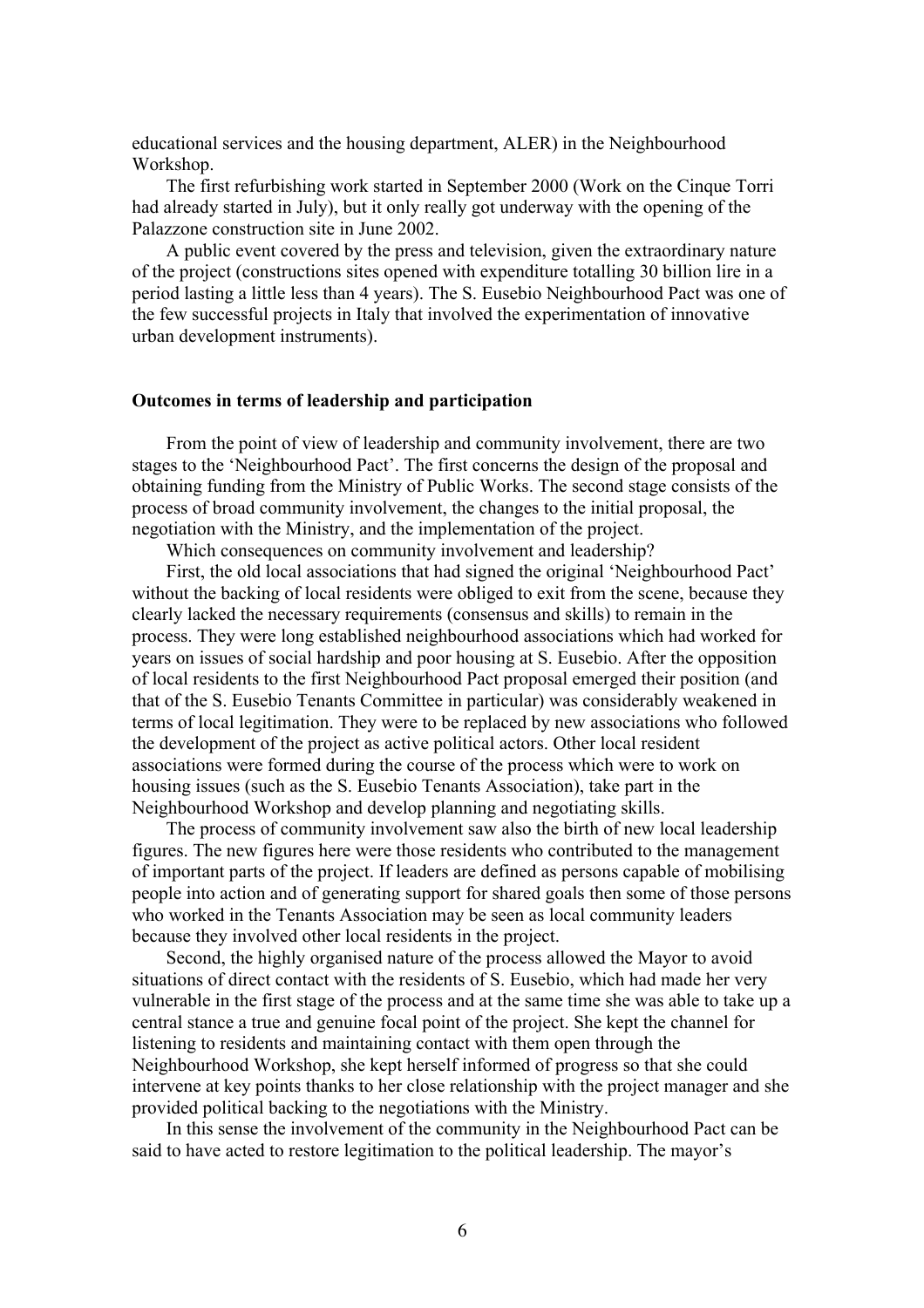capacity to dialogue with the local community had been strongly challenged by fierce opposition to the initial proposal. It wasn't until the Mayor demonstrated a willingness to listen to the demands of S. Eusebio residents that she regained their trust.

Finally, it is important to note that the role of professional technical staff in this process was far from marginal. It was they above all who took the requests of local residents seriously in the initial stages, considering them as reasonable and a potential improvement to the project. They persuaded the mayor not to consider them merely as the result of more general political conflict stoked up by the opposition in the municipal council. Put briefly, the position of the professional technical staff was to take the dispute seriously and consider it as a resource for improving the effectiveness of the project. In particular, the IRS designed the community involvement process of the Neighbourhood Pact and directly managed parts of the Neighbourhood Workshop. It was present at all parts of the process and, while it took a very active role in the middle decision-making stage, it still plays a fairly significant role in the implementation stage where it continues to animate the Neighbourhood Workshop. The N.P. Office was responsible for the progress of the project from the final detailed design specification stage to implementation. It handled relations with all those involved, negotiated all the changes to be made to the original proposal with the Ministry, was present at the Neighbourhood Workshop with its representatives, produced the periodical newsletter on the Neighbourhood Pact, maintained relations with outside consultants and agreed changes to the project with ALER with whom it jointly managed relations with the building contractors.

There was an original relationship between the political and technical leadership of the project and this included both the N.P. Office and the outside consultants. To a certain extent it was the action taken by the professionals that resulted in the effectiveness of the political leadership. This last point gives us the opportunity to develop some further consideration concerning the role of planning to foster local mobilization and to build new forms of leadership.

## **Planning and the promotion of leadership in community involvement processes**

Participation and leadership occupy different positions in the field of planning theory. Whilst the former plays a crucial role throughout the history of planning (Hall 1988) and still forms the basic content of many current planning practices, the latter is not a usual concept in planning theory. Only more recently, after the emergence of new approaches (strategic planning, consensus building in group processes, 'argumentative turn'), which emphasise the interactive nature of planning activities, leadership has become more popular in planning literature (Balducci, Calvaresi forthcoming). According to these approaches, which see "planning as an interactive, communicative activity and depicts planners as deeply embedded in the fabric of community, politics and public decision-making" (Innes 1995), planners are the real leaders of group processes, able to build consensus, to organise participation and co-operation, to mobilise actors, to mediate conflicts, to foster social learning and to promote innovation.

Our case study shows a different situation. The planner really plays a crucial role but interpreting this as a leadership role seems contradictory for two reasons. On the one hand, because after having promoted a weak vision of planning, these approaches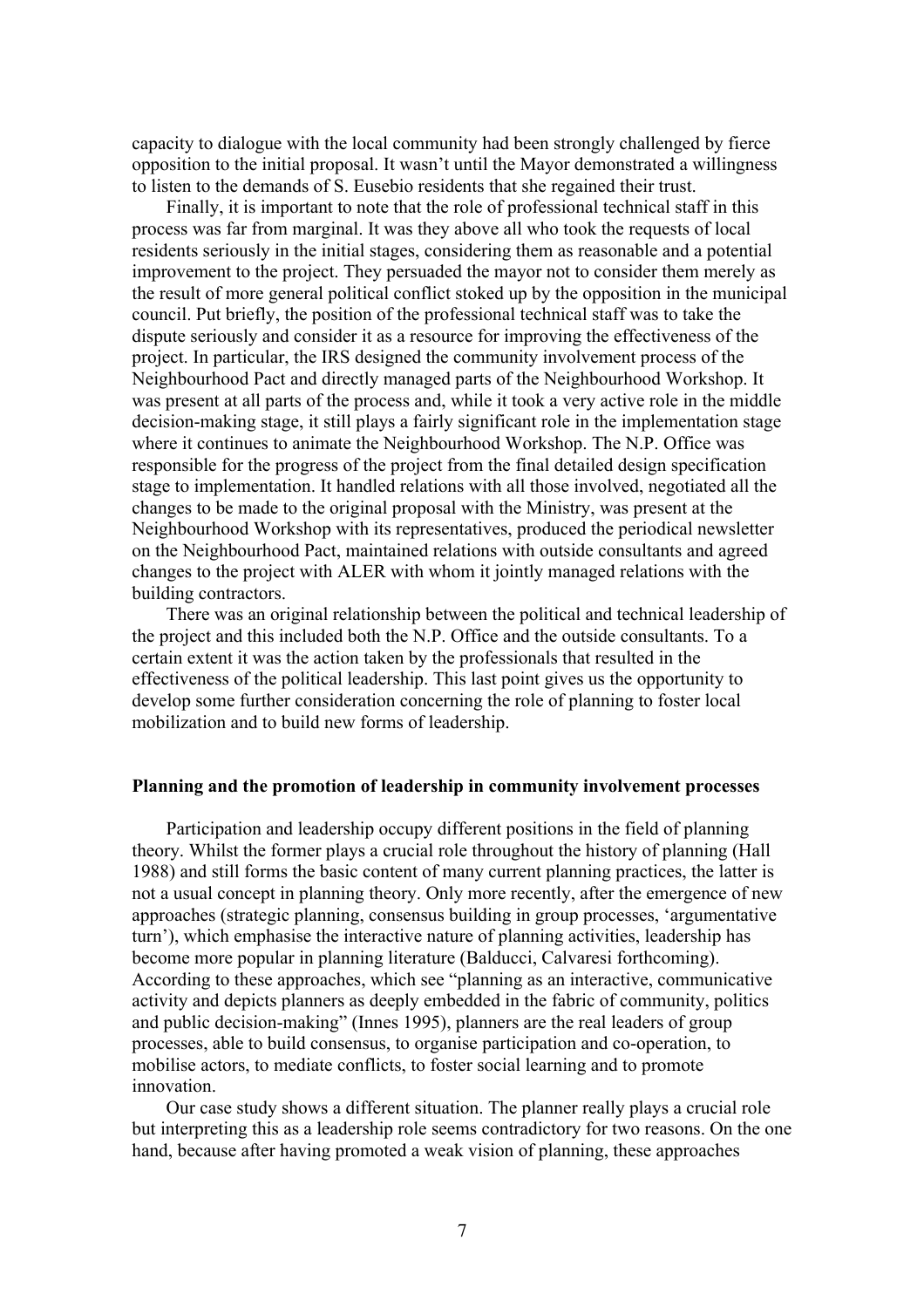finally build a strong vision of planners. On the other hand, they end up by depoliticising the interaction that occurs in planning processes, because they acknowledge the central importance of interaction to the extent that it reinforces the professional perspective (Crosta 1998). We argue that the true distinction that our case helps to highlight is between a perspective that sees the complementarity between leadership and participation as something which strengthens the professional role, and one which sees participation as a means of mobilising society where one of the aims is to build the capacity of the local community to guide planning processes. The latter seems coherent with the perspective that we could define, using Lindblom's terms (Lindblom 1990), of a "self-guiding society". In this perspective, encouraging forms of leadership to grow in the local community is the real task of planning activity.

In order to better understand how and to what extent participation processes can enable local actors to assume leadership roles, we have to identify the main features of this kind of processes.

They use a kind of knowledge that is deep and local, and that otherwise does not enter in the processes of preparing plans, projects and decisions.

They use important design resources that, if enter in interaction with the competence of other political or professional actors, allow to widen the field of opportunities considered.

They anticipate conflicts that, if treated in the process of policy and plan construction rather than later, become indicators of needs and demands rather than obstacles.

They construct an enlarged idea of partnership that includes not only private actors, but also a variety of local actors that can bring about fundamental resources for the success of policies and plans.

They can produce social, intellectual and political capitals among participants which can be an important legacy for following policy initiatives (Innes et al 1994).

In this perspective, the planner is not of course the provider of solutions any more, but at the same time does not have to hide the substantive knowledge. The most important role is that of the designer of the appropriate methodology to deal with the particular problem in the particular context. Another important role is that of trustee of the memory of the group: who recalls what has been said and the agreements reached at the different stages of the process. There is also the role of the technician but just when it is really required by the project team (the people) and just under the condition of explaining and arguing clearly what contribution the planning knowledge can give to the specific problem. It is close to the *reflective practitioner* of Donald Schön (1983) and to the *attention shaper* of John Forester (1989) but with a particular commitment toward the definition of the appropriate methodological framework through which the group can work.

The new participatory approaches in this sense go beyond the normative argument of the past (Forester 1999) that states that participation is needed to give voice to parts of the society that are excluded from decision making processes.

There is a new functional argument that is in a way much more relevant in the situation of fragmented cities. This in the first place leads us to recognize that participation is a means to gather detailed information about people leaving conditions in a situation that is new, difficult to understand and in rapid change. Secondly it allows to recognize that participation is a way of gathering ideas from a variety of social actors that can widely probe and therefore improve the solutions that we can find. Thirdly it